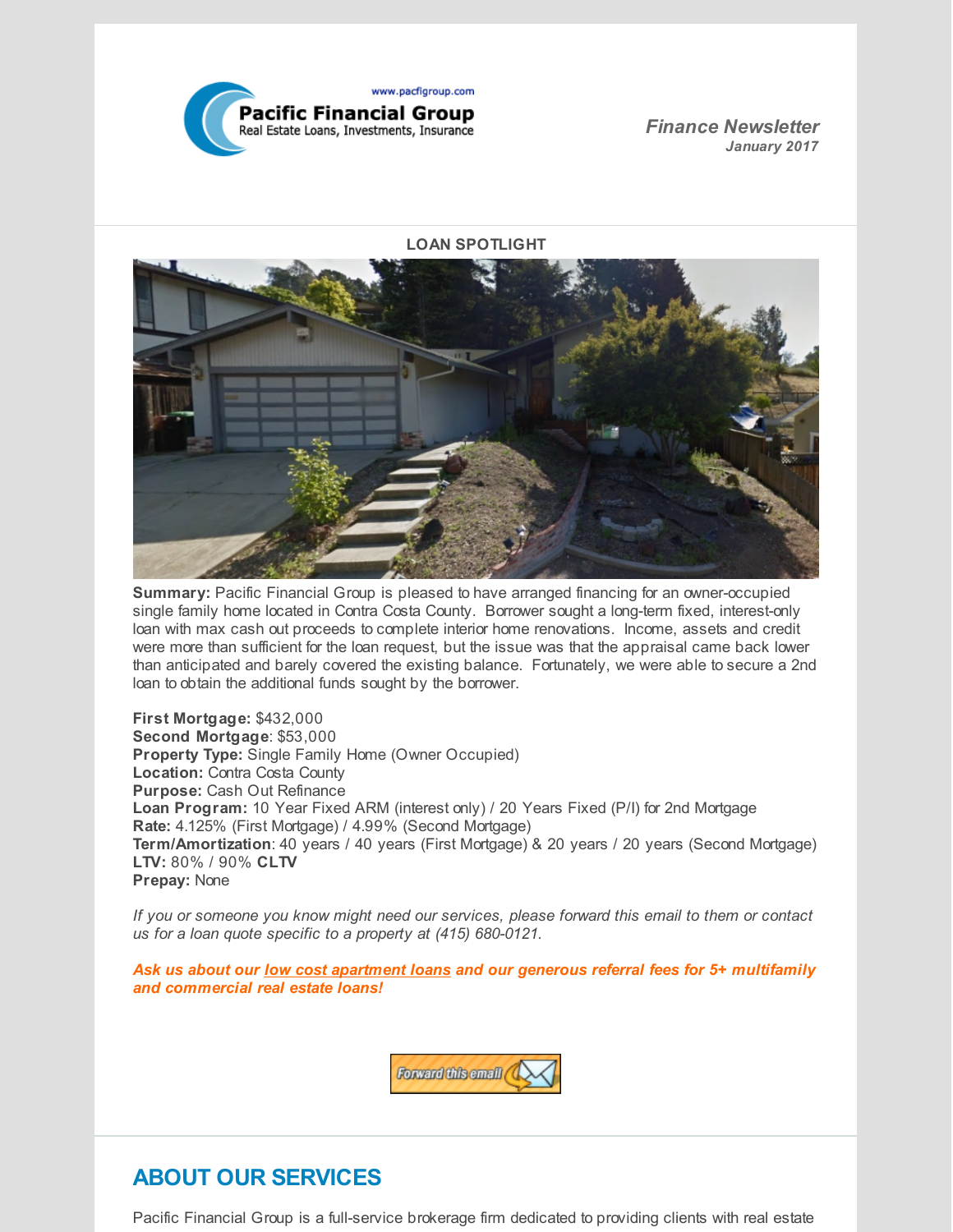loans, investment advice, financial planning and insurance services. Our success is the result of our client-focused commitment, professional integrity, industry and market knowledge and unique private banking approach to understanding the financial needs of our clients and delivering specifically tailored solutions. **Visit our website to obtain additional information about the types of [investment](http://www.pacfigroup.com/investments.html) advice and [insurance](http://www.pacfigroup.com/Insurance-Services.html) services we offer.**

## **APARTMENT LOAN PROGRAMS**

#### **Hot Money: We offer low cost apartment loans from \$500K & up in California. No origination fees, no lender fees and capped closing costs!**

We are pleased to provide access to a large selection of 5+ unit multi-family loan programs from which to choose so you are assured of finding one that is best suited to meet your particular investment objectives. Drawing from our diverse pool of capital sources, your loan program options are limitless. **Visit our website to obtain additional [information](http://www.pacfigroup.com/Apartment-Loans.html) about available apartment loan programs and interest rates.**

# **COMMERCIAL LOAN PROGRAMS**

**Hot Money: Ask use about CRE loans for properties occupied by marijuana dispensaries or cultivators from \$1MM & up in California. Fixed rate loans with interest rates starting in the mid 6's with 25-30 year amortizations.**

We understand the importance of finding the best available financing to maximize your return on investment and have access to a large selection of commercial loan programs for office, retail, single tenant, self storage, industrial, hospitality, mixed use and owner-occupied commercial buildings, so you are assured of finding one that is best suited to meet your particular investment objectives. Commercial loans are available from a diverse pool of capital sources which include local and regional banks, credit unions, life insurance companies, conduits, pension funds and private investors. **Visit our website to obtain additional [information](http://www.pacfigroup.com/Construction-Loans.html) about available commercial loan programs and interest rates.**

## **RESIDENTIAL LOAN PROGRAMS**

We have access to over 30 lenders that offer a variety of loan program options for owner-occupied residences, 2nd homes or 1-4 investment properties. Why limit yourself and deal with one lender when you can have access to a diverse pool of lenders with much more loan program options from which to choose? Below are some of the loan program features currently offered:

- Loans to single member LLC's and revocable trusts
- Stated income and interest only loans
- Debt ratios up to 50%
- Loan amounts up to \$3,000,000
- 100% gift toward a purchase down payment
- No monthly M.I. options available
- $\bullet$  No income verification for investor properties / unlimited # of properties financed
- Low down payment loan programs for first-time home buyers (conventional & jumbo)
- Delayed purchase financing
- Unlimited cash out

#### **Call us today to discuss your specific loan needs.**

**Samuel A. Shummon, J.D.** Principal & Managing Broker